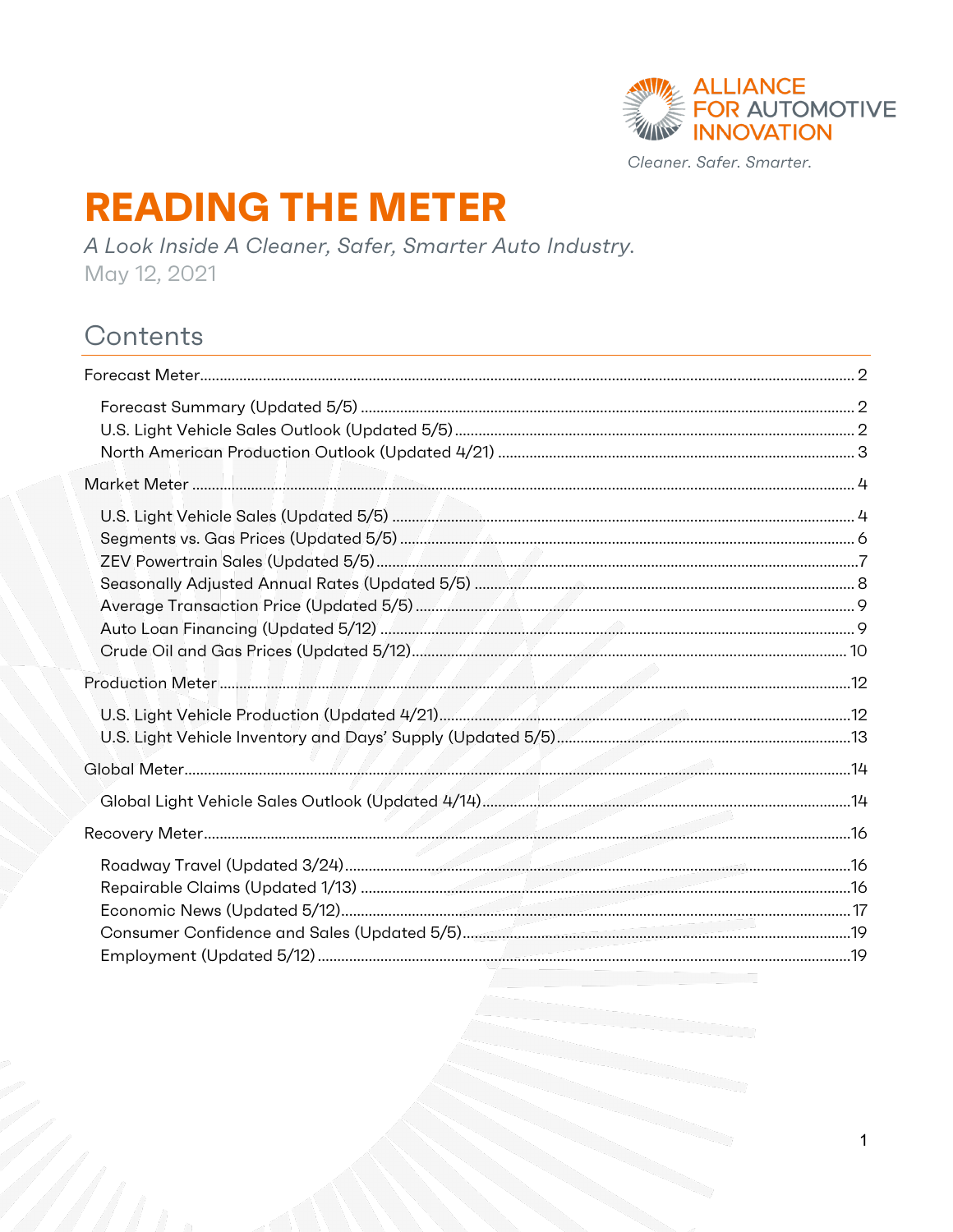

### <span id="page-1-0"></span>Forecast Meter

### <span id="page-1-1"></span>**Forecast Summary (Updated 5/5)**

| 2020-2021 Sales, <sup>1</sup> Extended Sales Forecast <sup>2</sup> and Production Forecasts <sup>3</sup> |                                   |                                  |  |  |  |
|----------------------------------------------------------------------------------------------------------|-----------------------------------|----------------------------------|--|--|--|
|                                                                                                          | <b>U.S. Sales &amp; Forecasts</b> | <b>North American Production</b> |  |  |  |
| June '20                                                                                                 | 1,103,791 (-24% YoY)              | 743,216 (-17% YoY)               |  |  |  |
| July '20                                                                                                 | 1,227,091 (-12.1% YoY)            | 1,261,884 (+2.2% YoY)            |  |  |  |
| August '20                                                                                               | 1,325,144 (-19.1% YoY)            | 951,983 (-1.1% YoY)              |  |  |  |
| September '20                                                                                            | 1,344,310 (6.4% YoY)              | 1,395,830 (+2.1% YoY)            |  |  |  |
| October '20                                                                                              | 1,345,401 (0.9% YoY)              | 1.413.207 (+3.7% YoY)            |  |  |  |
| November '20                                                                                             | 1,193,180 (-15.4% YoY)            | 1,260,763 (-6.4% YoY)            |  |  |  |
| December '20                                                                                             | 1.608.875 (5.9% YoY)              | 1,115,542 (+2.8% YoY)            |  |  |  |
| January '21                                                                                              | 1,094,689 (-3.6% YoY)             | 1,175,940 (-14.0% YoY)           |  |  |  |
| <b>February '21</b>                                                                                      | 1,180,506 (-5.3% YoY)             | 1,120,200 (-22.9% YoY)           |  |  |  |
| March '21                                                                                                | 1,581,067 (+59.7% YoY)            | 1,376,904 (31% YoY)              |  |  |  |
| April '21                                                                                                | 1,512,186 (+111.4 YoY)            |                                  |  |  |  |
| 1st Quarter '20                                                                                          | 3,476,512 (-12.7% YoY)            | 3,754,533 (-11.7% YoY)           |  |  |  |
| 2 <sup>nd</sup> Quarter '20                                                                              | 2,948,410 (-33.3% YoY)            | 1,371,420 (-67.6% YoY)           |  |  |  |
| 3rd Quarter'20                                                                                           | 3,904,539 (-9.2% YoY)             | 3,989,982 (-. 5% YoY)            |  |  |  |
| 4th Quarter'20                                                                                           | 4,159,622 (-2.1% YoY)             | 3,789,512 (-2.5% YoY)            |  |  |  |
| 1 <sup>st</sup> Quarter '21                                                                              | 3,869,872 (+11.3 YoY)             | 3,688,512 (-4.7% YoY)            |  |  |  |
| 2020 Calendar Year                                                                                       | 14,463,935 (-14.7% YoY)           | 12,905,447 (-23.1%)              |  |  |  |
| <b>2021 Full Year Estimate</b>                                                                           | 16.6 million units (14.5% YoY)    | 15.8 million units (22.7% YoY)   |  |  |  |

# <span id="page-1-2"></span>**U.S. Light Vehicle Sales Outlook (Updated 5/5)**

**Wards Intelligence May Outlook[4](#page-20-3):** "Current demand is enough to keep sales above an 18 million annualized rate in the short term, but the inventory drain – which is not expected to start improving until Q3 – at some point will drag sales down to much lower levels.

"Normal month-to-month patterns are broken, making it tougher to get a bead on the rest of Q2. Sales likely will start off May continuing March-April demand but how strong they can remain through the end of the month is an open question.

"Theoretically, sales could be as high as beginning-month inventory plus deliveries dealers get during the month. How well dealers can facilitate turnover – getting a customer into a vehicle in stock, including products not their first choice, and turnover vehicles in transit to dealerships – could keep sales at March-April levels. …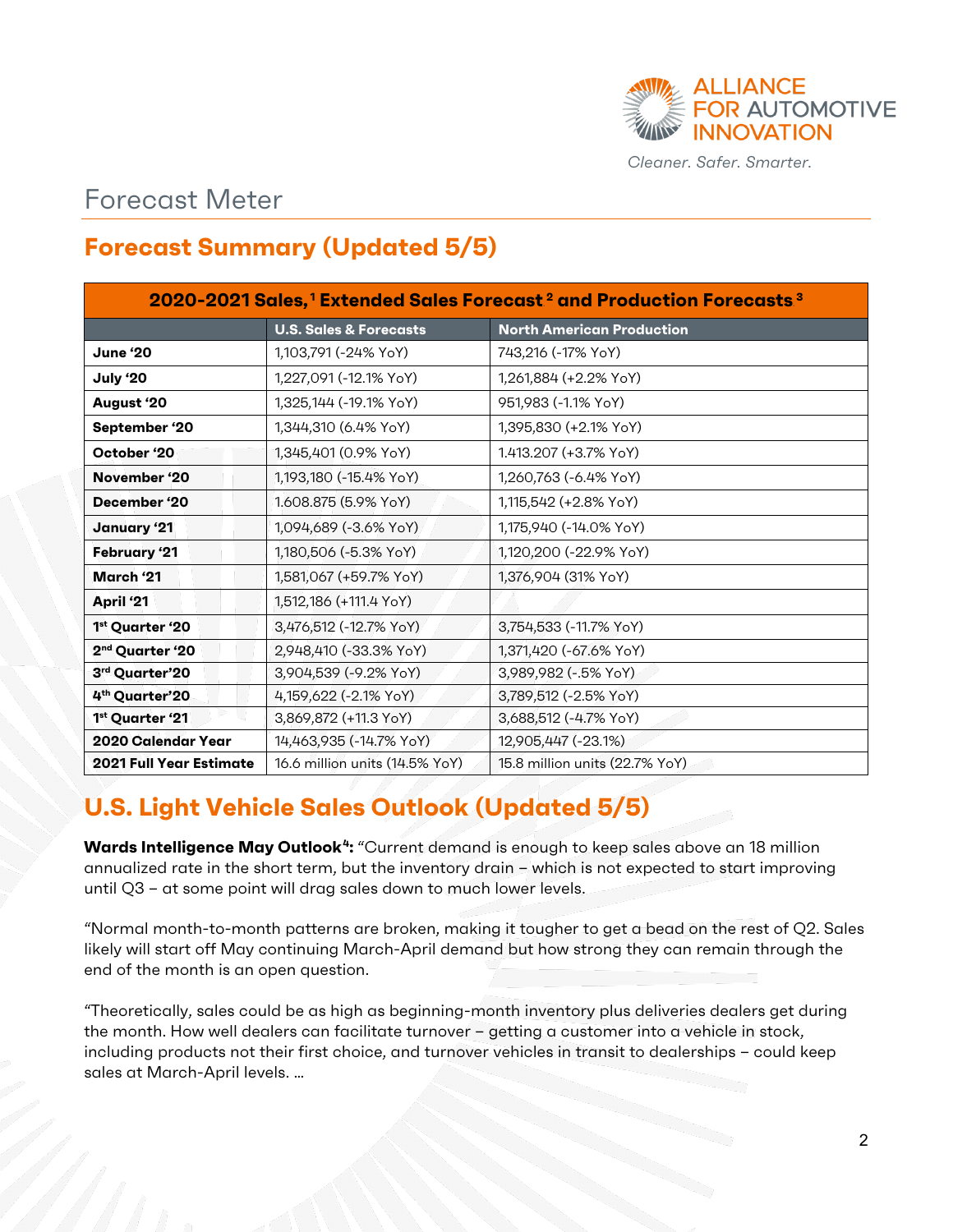

[O]ur initial outlook for May is a SAAR range of 16.3 million to 18 million units. June will decline – perhaps significantly – from May's results. Sales should start turning upward again in Q3. Wards Intelligence/LMC Automotive is forecasting 2021 light-vehicle sales of 16.6 million units with a strong end-of-year expected. But if the chip shortage continues to worsen, that will put downward pressure on the 2021 forecast."



#### <span id="page-2-0"></span>**North American Production Outlook (Updated 4/21)**

#### **WardsIntelligence Update[:](#page-20-4)**

"Production losses mostly related to the microchip shortage continue to stack up. North America production of lightvehicles and medium-/heavy-duty trucks is tracking to 199,000 units less in the second quarter than what was projected for the period a month ago in Wards Intelligence's Production Tracker. It was offset partially by the first quarter finishing higher than expected, but total first-half 2021 output has been reduced 117,000 units from March's revision. Thanks to the global microchip shortage and a winter-



storm-caused reduction in oil produced to make petrochemicals for automotive parts, the short-term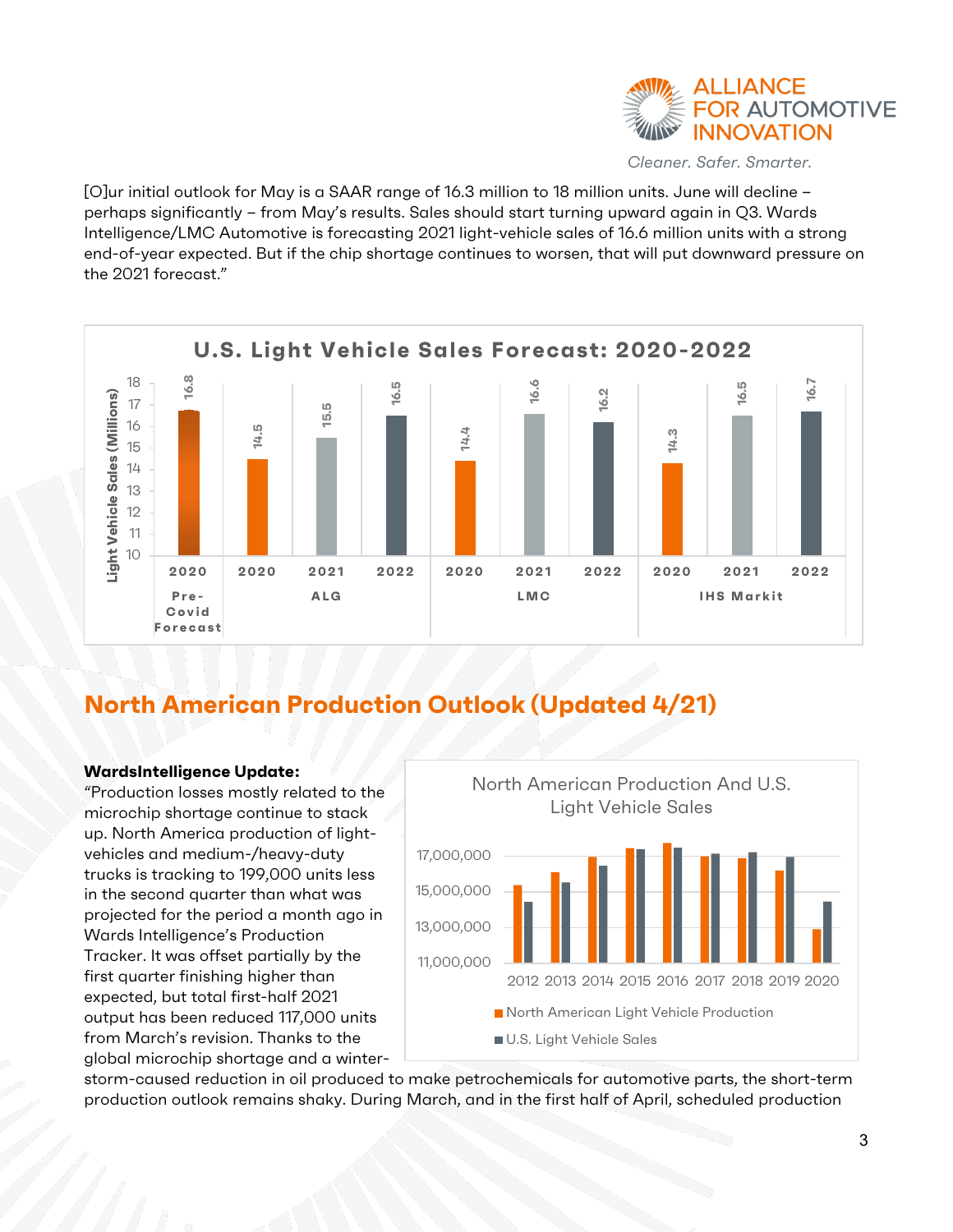

slowdowns in the second quarter continually grew, creating a sense that the microchip shortage still has more to play out in terms of production stoppages before summer.

"Furthermore, although the messaging remains that most of the supply issues can be smoothed out heading in the second half of the year, there are rumblings that microchip capacity for the automotive industry still will be a problem throughout the remainder of the year. . . .

"The second-quarter outlook is 191,000 units below December's projection for the period. Thus, the estimated total first-half loss stands at 678,000 units. Second-quarter production is pegged at 3.941 million units, 176% above Q2-2020's pandemic-smacked total of 1.427 million units."[5](#page-20-5)

**IHS Markit April Update[:](#page-20-6)** "The outlook for North America light vehicle production was reduced by 79,000 units and increased by 28,000 units for 2021 and 2022, respectively (and increased by 64,000 units for 2023). The production outlook for 2021 was reduced amid the ongoing semiconductor shortage and other supply chain and logistical issues. The quarterly progression for 2021 continues to reflect the first and second quarter as being most impacted by the shortages with a return closer to normal beginning in third quarter at baseline operating levels with minimal overtime to recover lost volume in fourth quarter. While actual production for Q1-2021 came in slightly ahead of expectations, given the ongoing impact of semiconductor shortages, more meaningful downward revisions were made to the forecast for the second quarter. The third quarter of 2021 remains a wild card as some automakers are reportedly reducing summer shutdown plans amid the prospect for at least a more consistent supply of semiconductors. Strength in average transaction prices and manufacturer profitability are expected to continue amid the resilient strength of US autos demand and further extension of constrained supply. As manufacturers and dealers enjoy improved profitability amid tighter supply, a new normal in inventory stocking may emerge as the various shortages subside."<sup>[6](#page-20-7)</sup>

### <span id="page-3-0"></span>Market Meter

### <span id="page-3-1"></span>**U.S. Light Vehicle Sales (Updated 5/5)**

#### **Monthly Sales (Updated 5/4)**

This chart helps to put into context the monthly retail sales due to the COVID pandemic and showing the relative drop in sales compared to the 2008 financial crisis.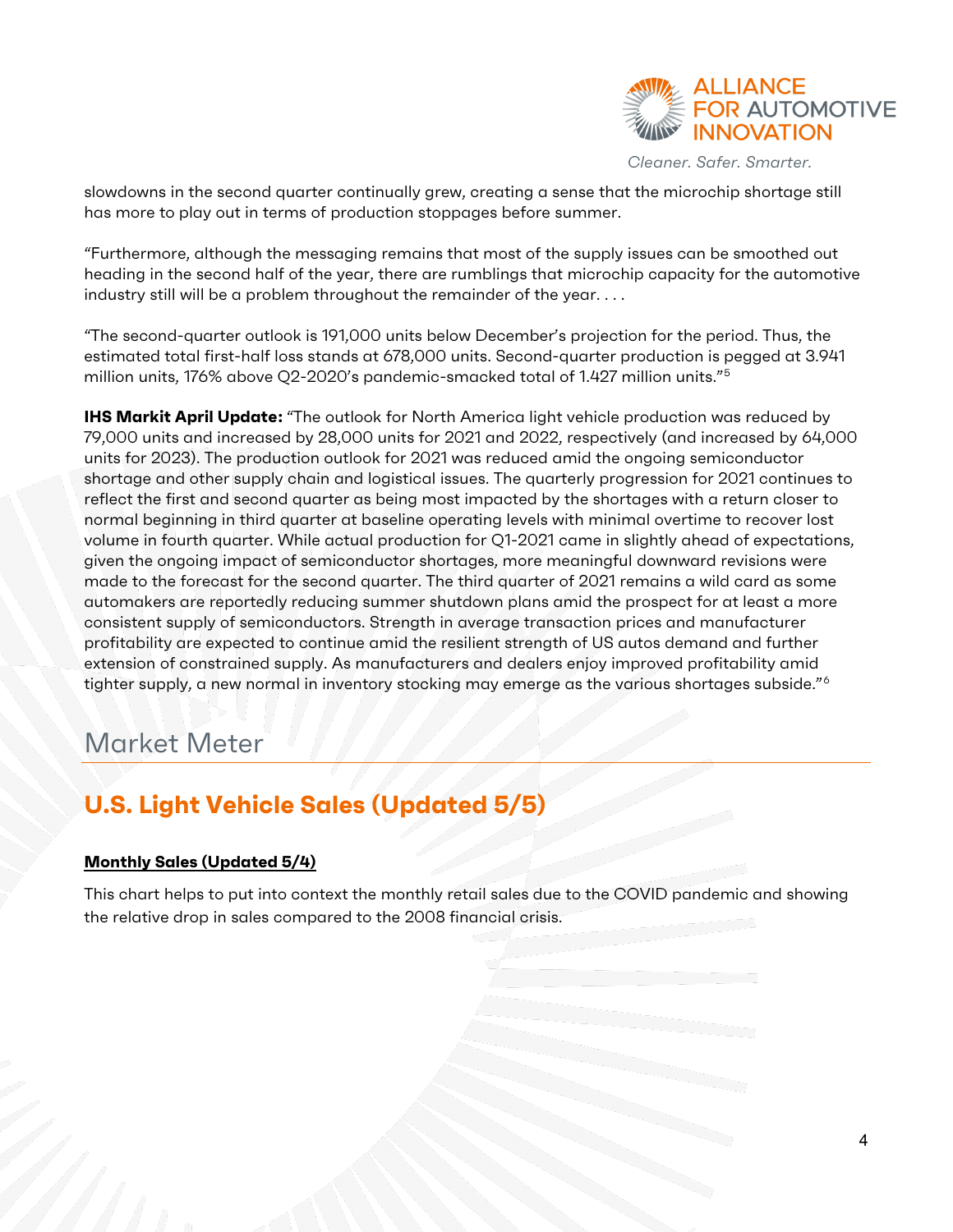



#### **April Sales (Updated 5/5)**

WardsIntelligence: "U.S. new-vehicle sales continued to roar in April, even finishing above extremely high expectations for the month, which, given recent history, was not surprising even in the face of the inventory drain the industry has undergone since the beginning of the year.

"April light-vehicle sales totaled an 18.5 million-unit seasonally adjusted annual rate, topping the prior month's revised 18.0 million and highest for any month since July 2005's 20.6 million. It more than doubled April 2020's 8.7 million-unit SAAR, which was the first full month the industry was in the grip of the Covid-19 pandemic.

"Though there are other reasons, March-April's combined 18.2 million-unit SAAR was mostly spurred by pent-up demand created from purchases delayed from last year and early-2021 due to uncertainty caused by the pandemic. There also could be a small amount of pull-ahead from consumers who otherwise might have waited to buy fearing the vehicle they want will not be there later because of the ever-worsening depletion of inventory. . . .

"April's raw sales volume totaled 1.51 million units, good for a daily selling rate of 58,165, 111% above like-2020 – 26 selling days both periods. April's DSR was the highest for the month since 2000's 59,813."[7](#page-20-8)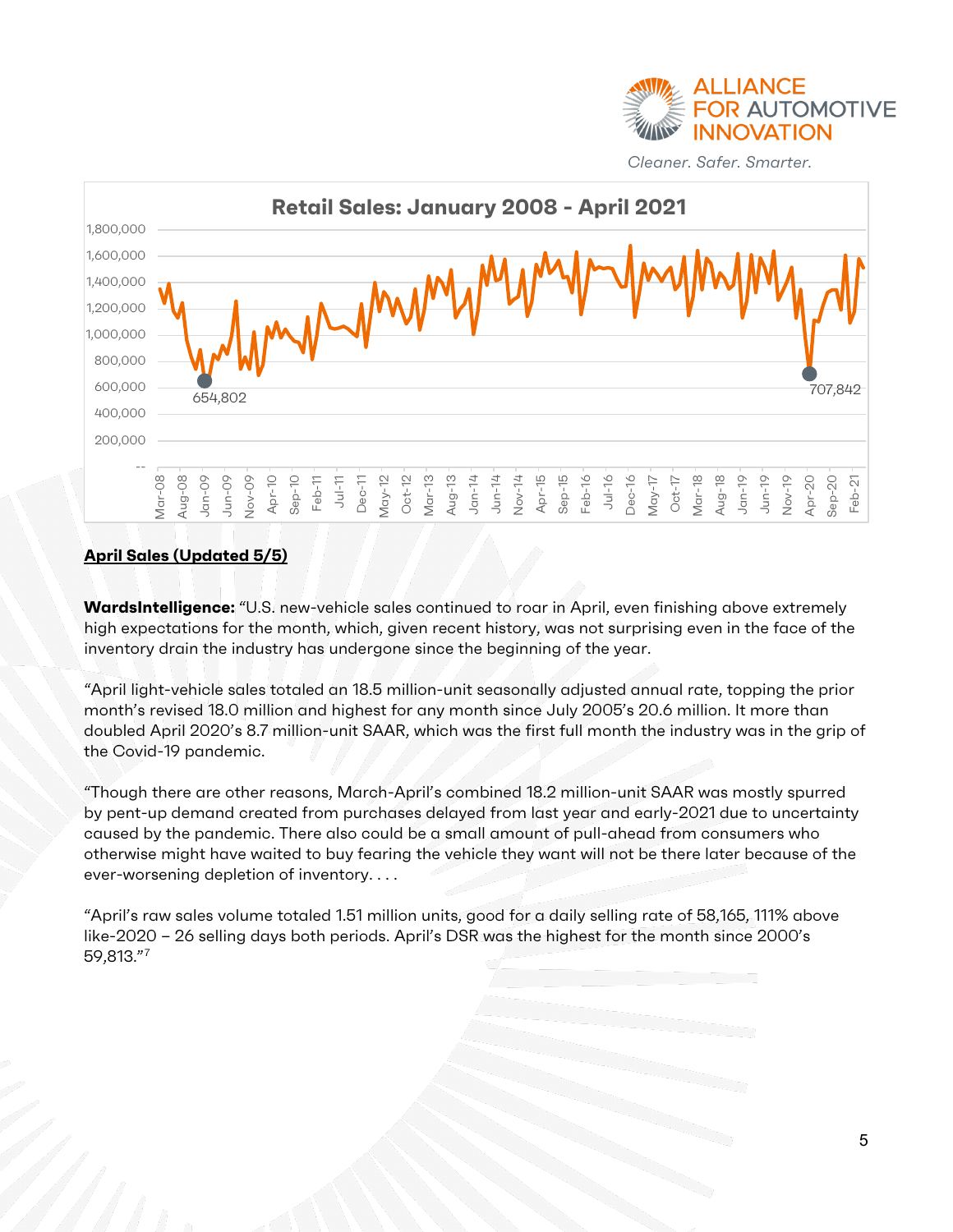



#### **Fleet Sales (Updated 4/7)**

**Wards Intelligence:** "Fleet increased an estimated 88% from April 2020 but was 42% below samemonth 2019.

If fleet were at pre-pandemic levels, and enough inventory available, April's SAAR could have hit 20 million units. In fact, the first four months of 2021 would have been much higher than the 17.3 millionunit SAAR the period totaled.

With the economy expected to keep running on all cylinders as it did in the first quarter when annualized GDP grew 6.4%, increased confidence is boosting signs for more travel, which should lift fleet demand. However, and the trend started months ago, fleet operators will be hard pressed in several cases to get vehicles due to the lack of supply. While the economy continues chugging along, pent-up demand will build up in the fleet sector – upward pressure on overall sales that might continue into 2022."[8](#page-20-4)

### <span id="page-5-0"></span>**Segments vs. Gas Prices (Updated 5/5)**

**WardsIntelligence:** "Although there is anecdotal evidence more consumers, and perhaps some fleet operators, are increasingly opting to take what they can get over what they want, which presumably could be advantageous to cars, penetration in April of the vehicle type declined year-over-year to 23.0% from 23.3%. Car penetration has declined every month since December 2012.

"However, April was the first month since October – prior to then it was March 2020 - any car segment group increased share over the same year-ago period, as market share for Small increased to 9.9% from 9.0%.

"CUV (46.0%) and Van (4.7%) increased share in April over the year-ago month, while SUV (8.9%) and Pickup – 17.4% vs. like-2020's 25.6% - declined. After increasing market share year-over-year in 27 of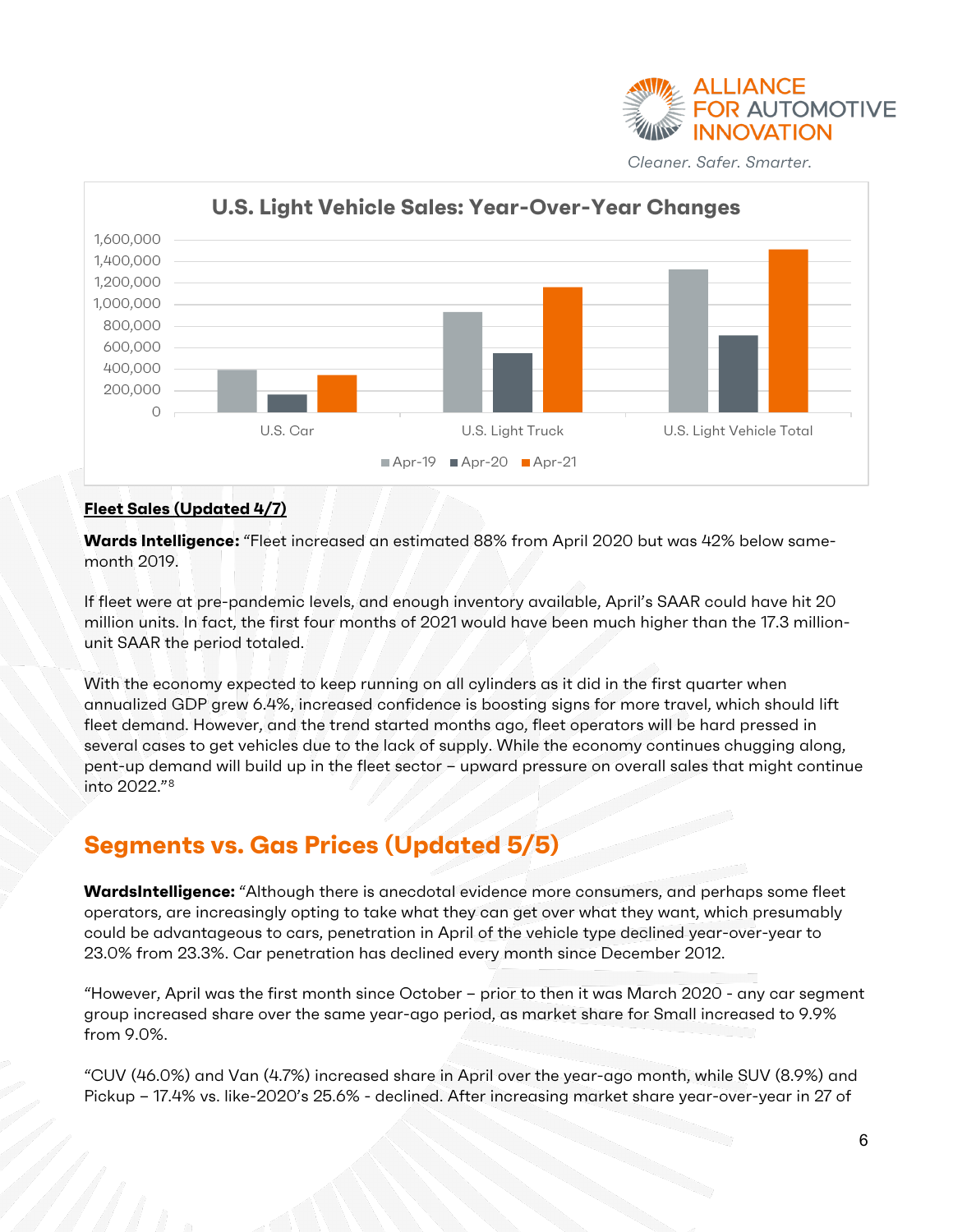

28 months, April was the second straight decline for Pickup. Share of SUV had risen 12 straight months until April. Both also have the leanest inventory relative to demand among all segment groups."<sup>[9](#page-20-6)</sup>

**Historic Perspective:** The upward trend in the popularity of light trucks over cars has been steady since 2013, when only 2% of annual market share separated the two segments. $^{\text{10}}$  $^{\text{10}}$  $^{\text{10}}$  and gas was over  $\$3.00$ . $^\text{\tiny{11}}$  $^\text{\tiny{11}}$  $^\text{\tiny{11}}$  a gallon. As fuel prices dropped below the  $\$3.00$  mark in mid-September 2014, light truck sales began to take off – and never looked back. Gas prices since have averaged only \$2.68 a gallon (through October 2020) and when combined with increased fuel economy for light trucks, an increase of 4 mpg since 2013, the perfect conditions existed to continue fueling light truck market growth.<sup>[12](#page-20-11)</sup>



#### <span id="page-6-0"></span>**ZEV Powertrain Sales (Updated 5/5)**

Sales of zero emission vehicles (BEV, PHEV, & Fuel Cell) accounted for 3% of total vehicle sales in April 2021, up from 1.4% from a year ago and the same as March 2021. Sales of battery electric vehicles led the way for ZEVs, accounting for 2.11% of total sales, up .98% from April 2020. Plug-in hybrids accounted for 0.87%, nearly triple the amount from the same time last year.<sup>[13](#page-20-12)</sup>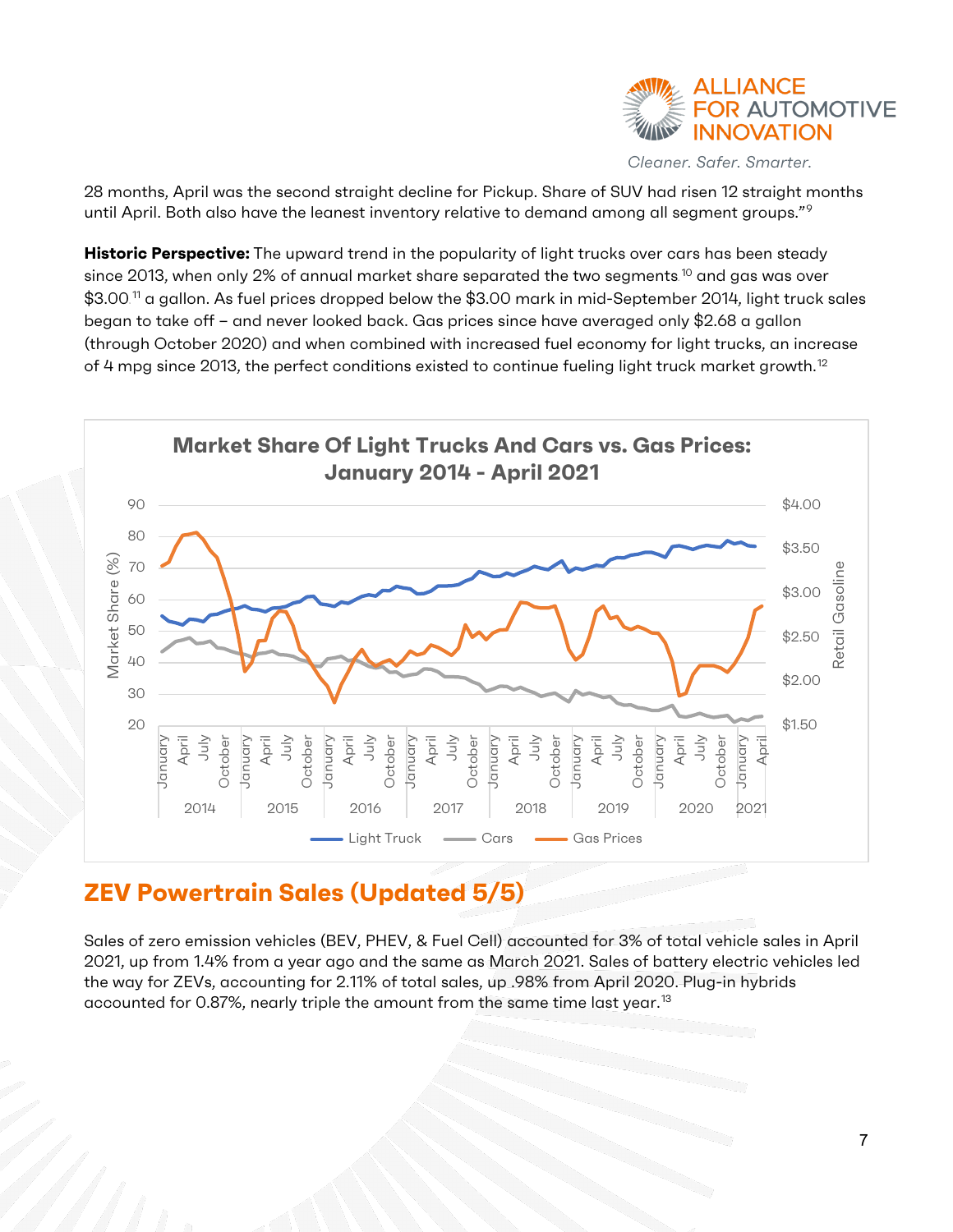



### <span id="page-7-0"></span>**Seasonally Adjusted Annual Rates (Updated 5/5)**

"April light-vehicle sales totaled an 18.5 million-unit seasonally adjusted annual rate, topping the prior month's revised 18.0 million and highest for any month since July 2005's 20.6 million. It more than doubled April 2020's 8.7 million-unit SAAR, which was the first full month the industry was in the grip of the Covid-19 pandemic."<sup>[14](#page-20-13)</sup>

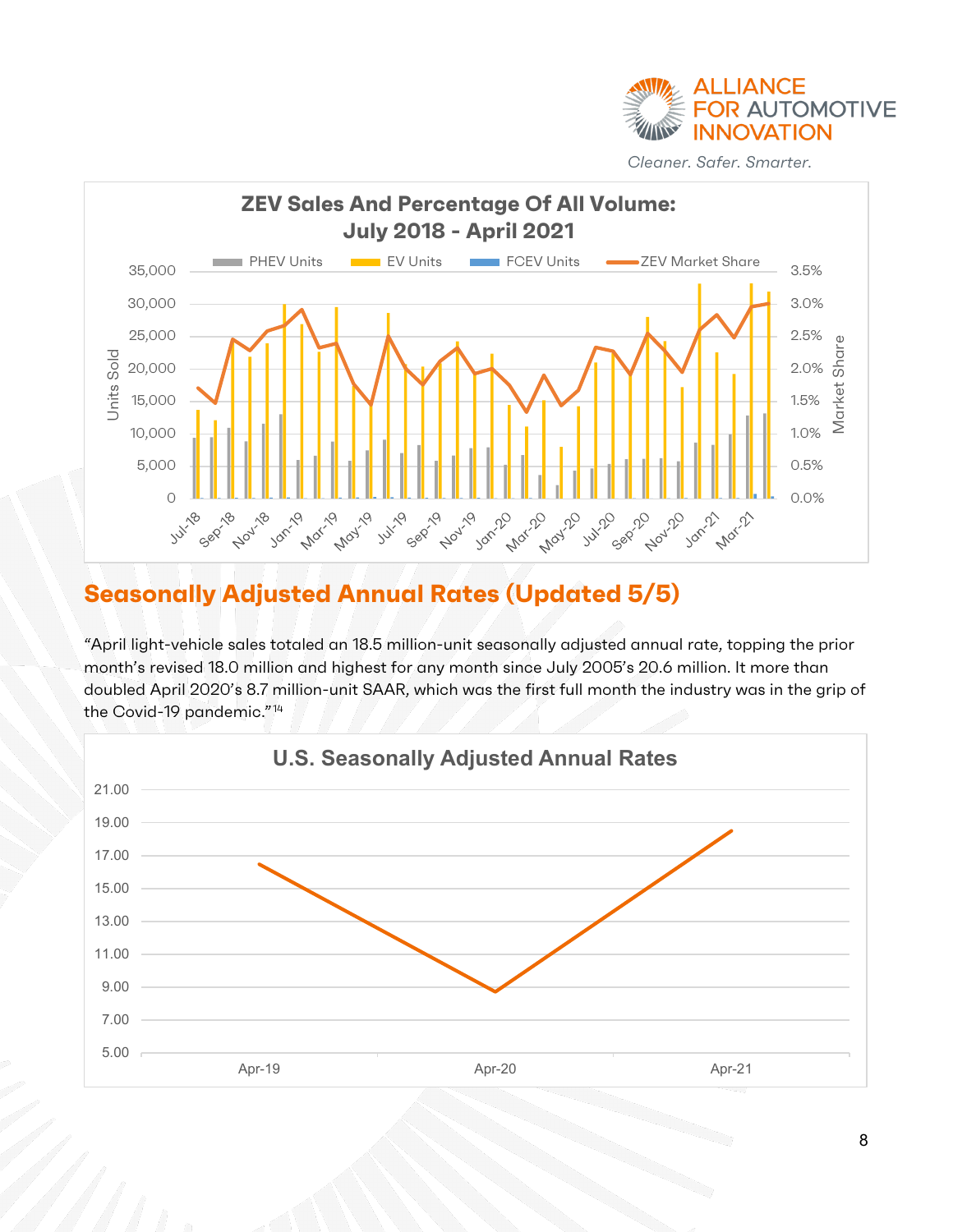

### <span id="page-8-0"></span>**Average Transaction Price (Updated 5/5)**

**J.D. Power:** "Average transaction prices are expected reach another monthly high, rising 6.8% to \$37,572, the highest ever for the month of April and second highest all time on record behind December 2020. For context, average transaction prices are 20% higher in April 2021 than they were in April 2016 at \$31,240."[15](#page-20-14)

**Kelley Blue Book:** "The valuation analysts at Kelley Blue Book today reported the estimated average transaction price for a light vehicle in the United States was \$40,472 in March 2021. New-vehicle prices increased \$1,660 (up 4.3%) from March 2020, while dropping \$608 (down 1.5%) from February 2021."[16](#page-20-15)



# <span id="page-8-1"></span>**Auto Loan Financing (Updated 5/12)**

**Financing Rates Generally Holding Steady:** Interest rates for new cars and used cars remained mostly the same. The interest rate for 60 months currently stands at 4.15%, down .01% from last week. Rates remained at 4.44% for a 36-month used car loan. Since the beginning of last year, rates are down 0.45%, but only down 0.22% since the same time a year ago.<sup>[17](#page-20-16)</sup>

| <b>Dates</b>        | 60-month new car | 48-month new car | 36-month used car |
|---------------------|------------------|------------------|-------------------|
| 5/6/2020            | 4.37%            | 4.35%            | 4.75%             |
| 1/2/2020            | 4.60%            | 4.55%            | 5.10%             |
| 4/28/2021           | 4.16%            | 4.14%            | 4.44%             |
| 5/5/2021            | 4.15%            | 4.14%            | 4.44%             |
| One Week Change     | $-0.01%$         | 0.00%            | 0.00%             |
| Two Week Change     | 0.00%            | 0.00%            | 0.02%             |
| Change since 1/3/20 | $-0.45\%$        | $-0.41%$         | $-0.66%$          |
| One Year Change     | $-0.22%$         | $-0.21%$         | $-0.31%$          |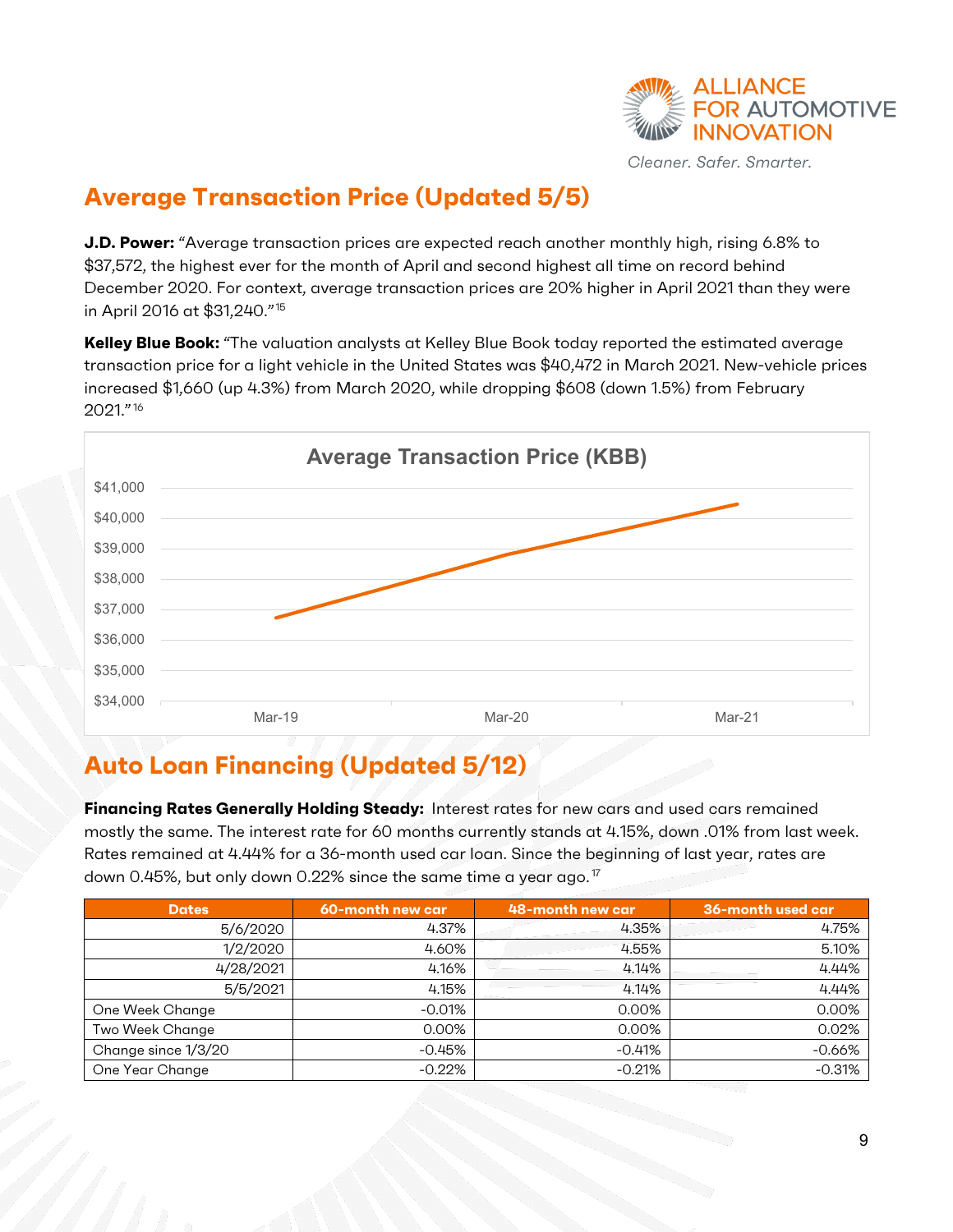



### <span id="page-9-0"></span>**Crude Oil and Gas Prices (Updated 5/12)**

**Special Statement From EIA On Colonia Pipeline Attack[18](#page-20-17):** "Colonial Pipeline, a major delivery system spanning from the U.S. Gulf Coast to the East Coast for transportation fuels and other refined petroleum products, halted operations on Friday, May 7, to contain the effects of a cyberattack. As of Monday, May 10, the pipeline had not resumed operations of its main lines, although some smaller lines are operational. The company announced that it hopes to restore service by the end of the week.

"Colonial Pipeline, a 2.5-million-barrel-per-day (b/d) system of approximately 5,500 miles of pipeline, is a significant mode of shipment for transportation fuels for the East Coast, particularly for several states in the southeastern United States. The pipeline carries refined petroleum products such as gasoline, diesel, heating oil, and jet fuel from Houston, Texas, on the U.S. Gulf Coast up to Linden, New Jersey, and serves several markets along the route through various branch lines. Because no refineries between Alabama and the mid-Atlantic produce substantial quantities of transportation fuels, the southeastern United States is supplied primarily by pipeline flows, and to a lesser degree, with marine shipments from the U.S. Gulf Coast and imports.

"Until Colonial Pipeline resumes operation, petroleum distribution terminals in the Southeast will rely on inventories and on supplies obtained from alternative sources, such as the smaller 720,000 b/d Plantation Pipeline that also carries petroleum products from the U.S. Gulf Coast to as far as Washington, DC.

"Pipeline shipments move at approximately five miles per hour, so some markets may need to rely on inventories for several days after Colonial Pipeline service is restored. Markets along the Atlantic Coast with access to deepwater ports, such as Savannah, Georgia; Charleston, South Carolina; Wilmington,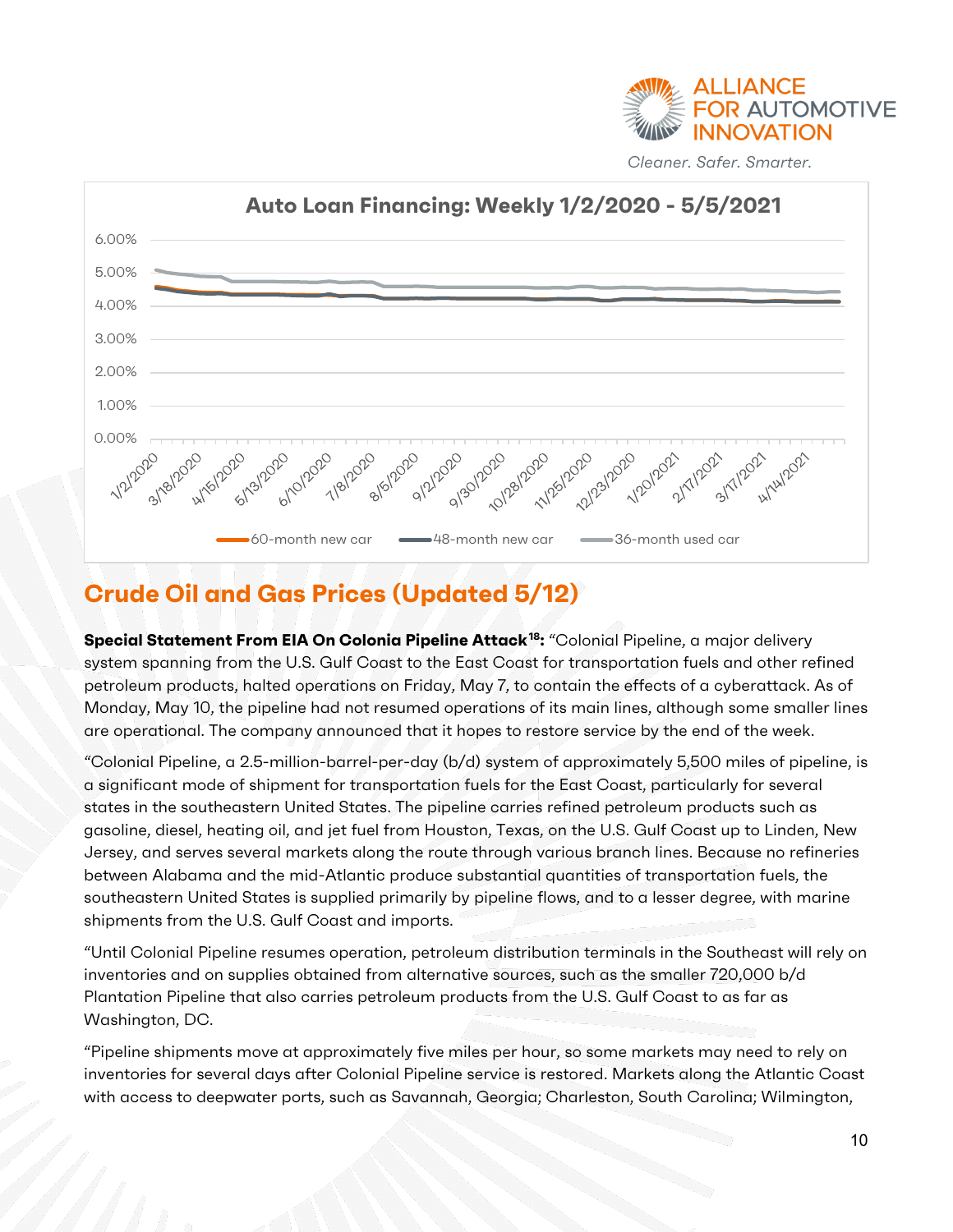

"North Carolina; and Norfolk, Virginia, can receive limited imports from the global market and from marine shipments via coastwise compliant shipping originating from the U.S. Gulf Coast. Central Atlantic and Northeast markets can import petroleum products from Europe and Canada, and they can also obtain supplies from in-region refineries.

"Federal and state governments have issued regulatory waivers and notices to loosen restrictions on trucked shipments of petroleum products. As of May 9, the Federal Motor Carrier Safety Administration issued waivers on driving time for truckers delivering refined petroleum products for 17 states and the District of Columbia."

**EIA Outlook For Gasoline[:](#page-20-18)** "For the 2021 summer driving season (April–September), the U.S. Energy Information Administration (EIA) forecasts U.S. regular gasoline retail prices will average \$2.78 per gallon (gal), up from an average of \$2.07/gal last summer (Summer Fuels Outlook). Higher forecast gasoline prices reflect higher forecast crude oil prices, higher wholesale gasoline refining margins, and higher U.S. consumption of motor gasoline. For all of 2021, we expect U.S. retail prices of regular-grade gasoline to average \$2.66/gal and retail prices for all grades to average \$2.78/gal, which would result in the average U.S. household spending about \$480 (31%) more on motor fuel in 2021 compared with 2020."[19](#page-20-19)

**EIA Outlook For Production:** "According to EIA's most recent data, U.S. domestic crude oil production averaged 11.1 million b/d in January 2021. We estimate that U.S. domestic crude oil production declined by 0.8 million b/d in February, mostly because of cold temperatures that affected much of the country, particularly Texas. We forecast crude oil production will average 10.9 million b/d in the second quarter of 2021 and increase to almost 11.4 million b/d by the fourth quarter of 2021. We expect U.S. crude oil production will average 11.9 million b/d in 2022. The forecast of rising U.S. crude oil production is the result of our expectation that West Texas Intermediate crude oil prices will remain above \$55/b through the forecast period." [20](#page-20-20)

**Gas Prices Remain Flat:** Oil prices, as benchmarked at West Texas Intermediate, rose by \$.46 the week of May 10 to \$64.92 per barrel. Since election day, oil prices have climbed over \$27 a barrel. Gas rose \$.07 this week to the highest price since May 2018, and parts of the country are poised to see additional increases in the wake of the Colonial Pipeline shutdown. Gas is about 15 percent higher than the beginning of 2020.<sup>[21](#page-20-21)</sup>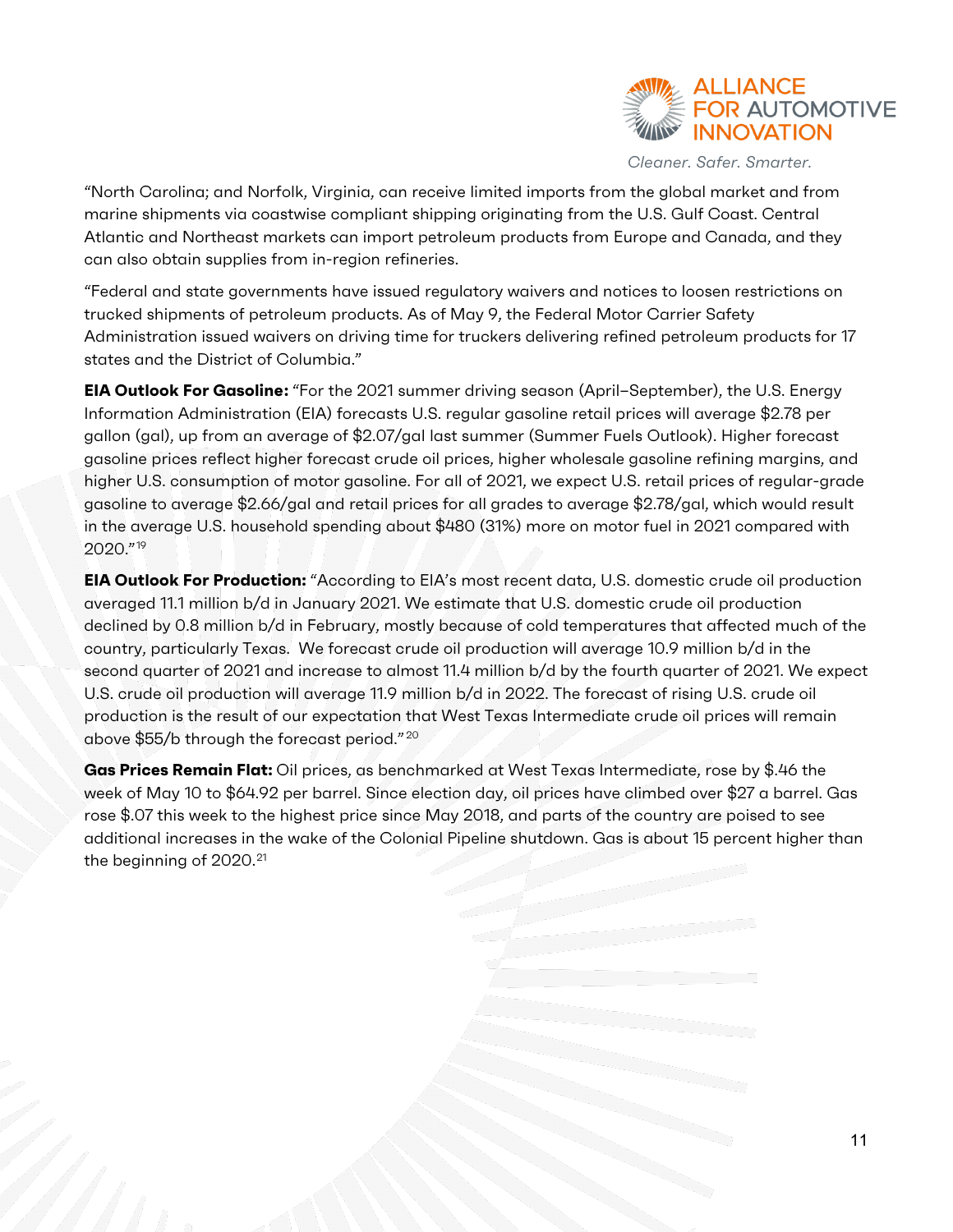



# <span id="page-11-0"></span>Production Meter

#### <span id="page-11-1"></span>**U.S. Light Vehicle Production (Updated 4/21)**

**WardsIntelligence:** "Production losses mostly related to the microchip shortage continue to stack up.. . . Production in March, which temporarily includes some estimates for medium-/heavy-duty trucks, totaled 1.377 million units, 31.0% above like-2020's 1.051 million - the pandemic first impacted North American manufacturers in March 2020 cutting 475,000 units from what was expected in that month. . . . First-quarter 2021 production totaled 3.689 million units, 4.7% below like-2020's 3.872 million. Compared with the outlook for the period in December, prior to the development of the chip shortage, petrochemical issue and severe weather that temporarily closed some plants in February, the Q1 total was down 487,000 units. Most of the losses are related to the chip issue."[22](#page-20-22)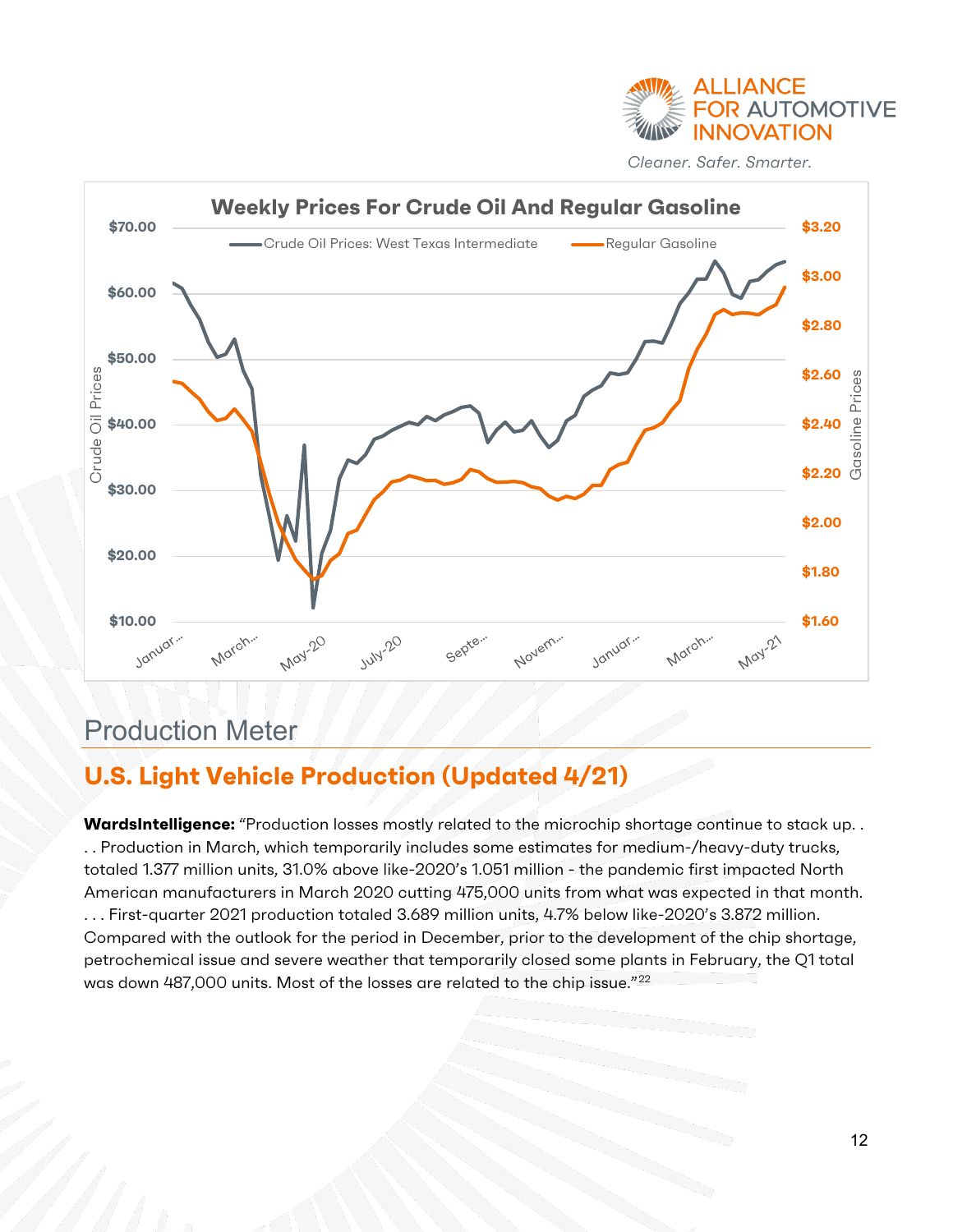

#### **Light vehicle production for March 2021 totaled 911,245, 40% higher than March 2020, and down 3% from 2019:**



[23](#page-20-23)

#### <span id="page-12-0"></span>**U.S. Light Vehicle Inventory and Days' Supply (Updated 5/5)**

**WardsIntelligence Inventory Update:** "The ongoing plague of production slowdowns and stoppages at a time when vehicle availability is at a premium sent April U.S. light-vehicle inventory spiraling down 17.9% from the prior month to a depleted total of 1.972 million units. The April 30 total was the lowest in at least three-plus decades for the month and lowest for any month since 1.969 million in July 2011. By comparison, April 2020 inventory, which was slashed from the prior month due to a nearly total Covid-19-related shutdown of manufacturing operations in North America, totaled 3.26 million. The five years through 2019, or prior to the pandemic, saw April average 3.9 million units.

"The shortfall of chips for the automotive industry has become worse in the second quarter than the first, and signs point to pockets of shortages continuing throughout second-half 2021. With sales at nearly record highs, automakers, and their suppliers, will be strained to the maximum just to meet demand, much less fill inventory holes, over the remainder of the year.

"Current demand is enough to keep sales above an 18 million annualized rate in the short term, but the inventory drain – which is not expected to start improving until Q3 – at some point will drag sales down to much lower levels."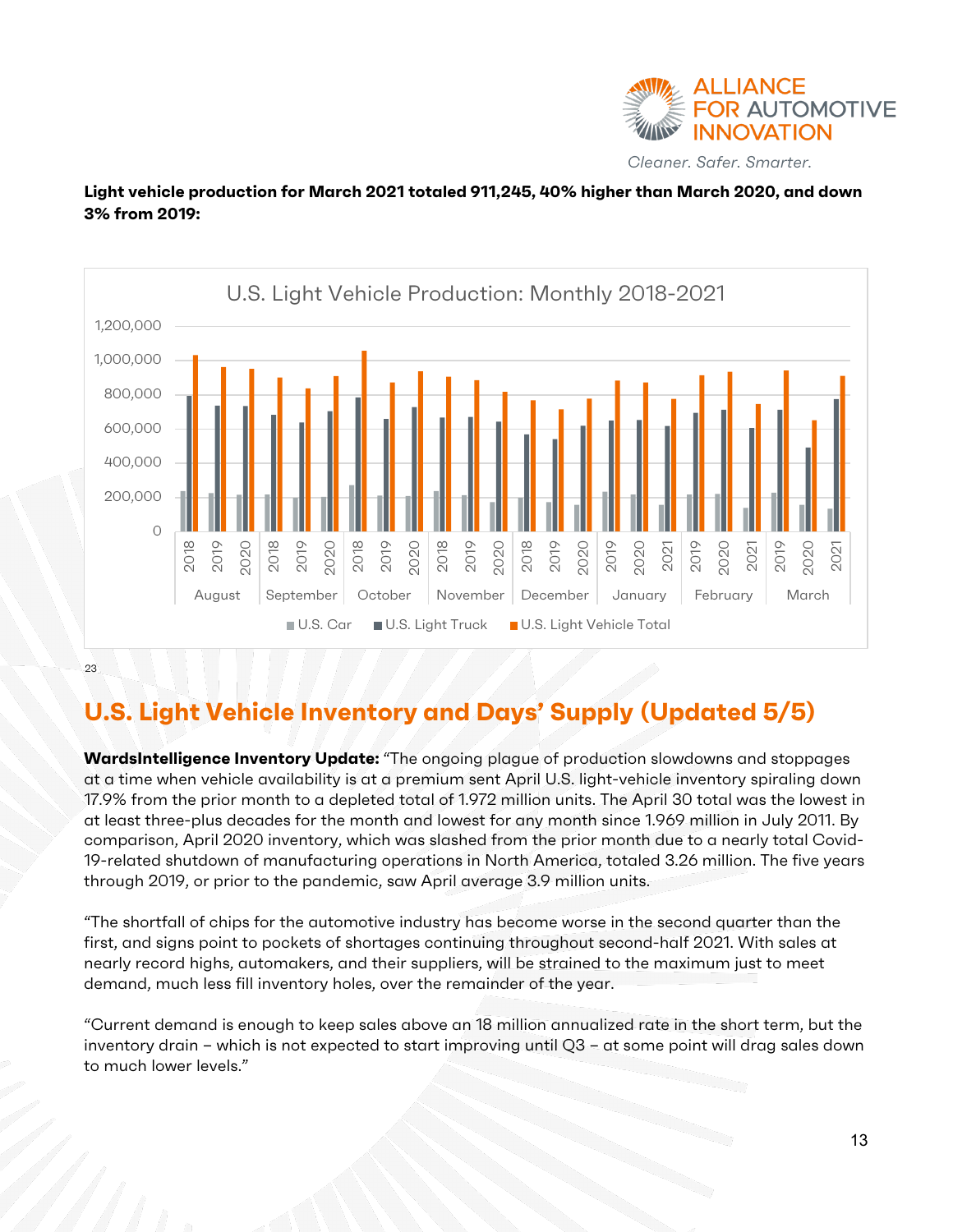

"Days' supply fell to 34, lowest since 29 in August 2009, and well below the optimal range of 70 to 75 for the month."<sup>[24](#page-20-18)</sup>



# <span id="page-13-0"></span>Global Meter

# <span id="page-13-1"></span>**Global Light Vehicle Sales Outlook (Updated 4/14)**

**Wards Intelligence Outlook:** "World light-vehicle sales jumped 13.6% to 5.96 million units in February. The growth was almost exclusively from soaring results in China and several other Asia-Pacific markets, while the rest of the world saw steep declines. Still, the global total fell well short of the February record of 7.0 million in 2017.

"Sales in China jumped a stunning 346.5% to 1.45 million for the month and were up 69.6% year-todate with 3.96 million deliveries. Though marking an encouraging recovery, the growth was mostly artificial because February 2020 was China's lowest total of any month in over 15 years. This year's result still was below the 2010-2019 February average of 1.58 million.

"Several other countries in the Asia-Pacific region saw impressive growth over year-ago's lows, including India (+18.1%), Pakistan (+30.0%) and South Korea (+25.6%). The region's total was up 76.9% at 2.73 million for the month and 36.6% ahead for the year. Global market share increased from 39.4% in same-period 2020 to 50.2% in 2021.

"It was a different story in Europe, where many countries still were struggling with high COVID-19 case counts and February sales dropped 14.1% to 1.22 million vehicles.

"The global 2-month tally was 12.94 million, up 7.3% from year-ago's 12.06 million." $^{25}$  $^{25}$  $^{25}$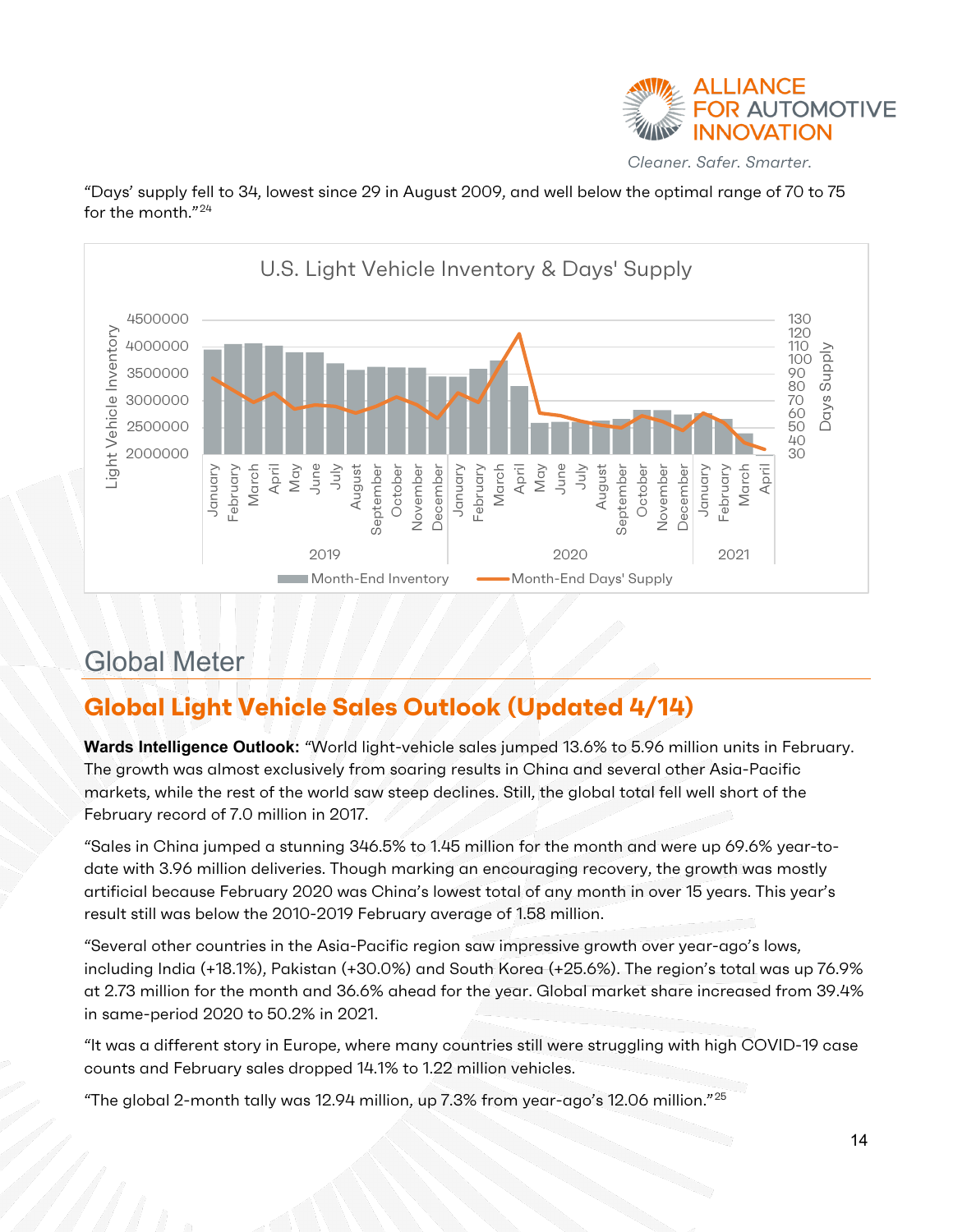

#### **Sales in select countries around the globe, including year-over-year percent change by month as well as raw volume by month:**

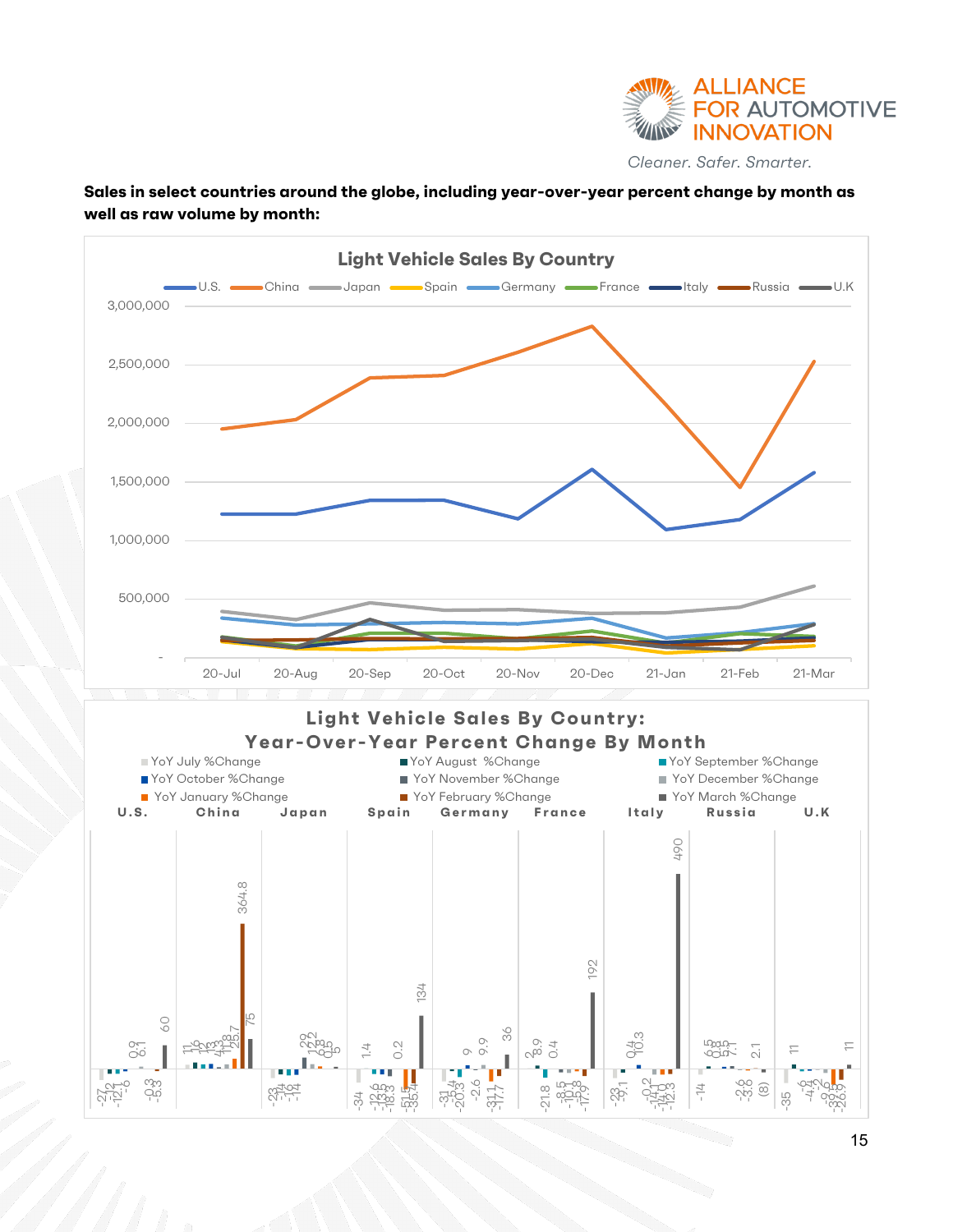

# <span id="page-15-0"></span>Recovery Meter

### <span id="page-15-1"></span>**Roadway Travel (Updated 3/24)**

According to the U.S. Department of Transportation, seasonally-adjusted vehicle miles traveled in January fell over 11 percent from the same time a year ago, with year-over-year VMT rising ever so slightly after four months of lower year-over-year change. The cumulative travel estimate for 2021 is 223 billion vehicle miles.<sup>[26](#page-20-25)</sup>

- Travel on all roads and streets changed by -11.3% (-28.4 billion vehicle miles) for January 2021 as compared with January 2020. Travel for the month is estimated to be 223.3 billion vehicle miles.
- The seasonally adjusted vehicle miles traveled for January 2021 is 247.1 billion miles, a -9.6% (- 26.2 billion vehicle miles) decline from January 2020. It also represents 1.2% increase (2.8 billion vehicle miles) compared with December 2020.
- Cumulative Travel for 2021 changed by -11.3% (-28.4 billion vehicle miles). The cumulative estimate for the year is 223.3 billion vehicle miles of travel.



### <span id="page-15-2"></span>**Repairable Claims (Updated 1/13)**

At the beginning of 2020, the economy was strong, unemployment rates were low, congestion levels were high in many urban areas, and miles driven continued to grow. Auto accident and claim frequency had started to flatten, but average vehicle repair costs continued to rise. And then the pandemic. In response to rising diagnoses, hospitalizations, deaths, and immense uncertainty, many states began issuing shelter-at-home orders in mid-March. All but essential and frontline workers sheltered at home; many companies furloughed or let employees go, while those that could have their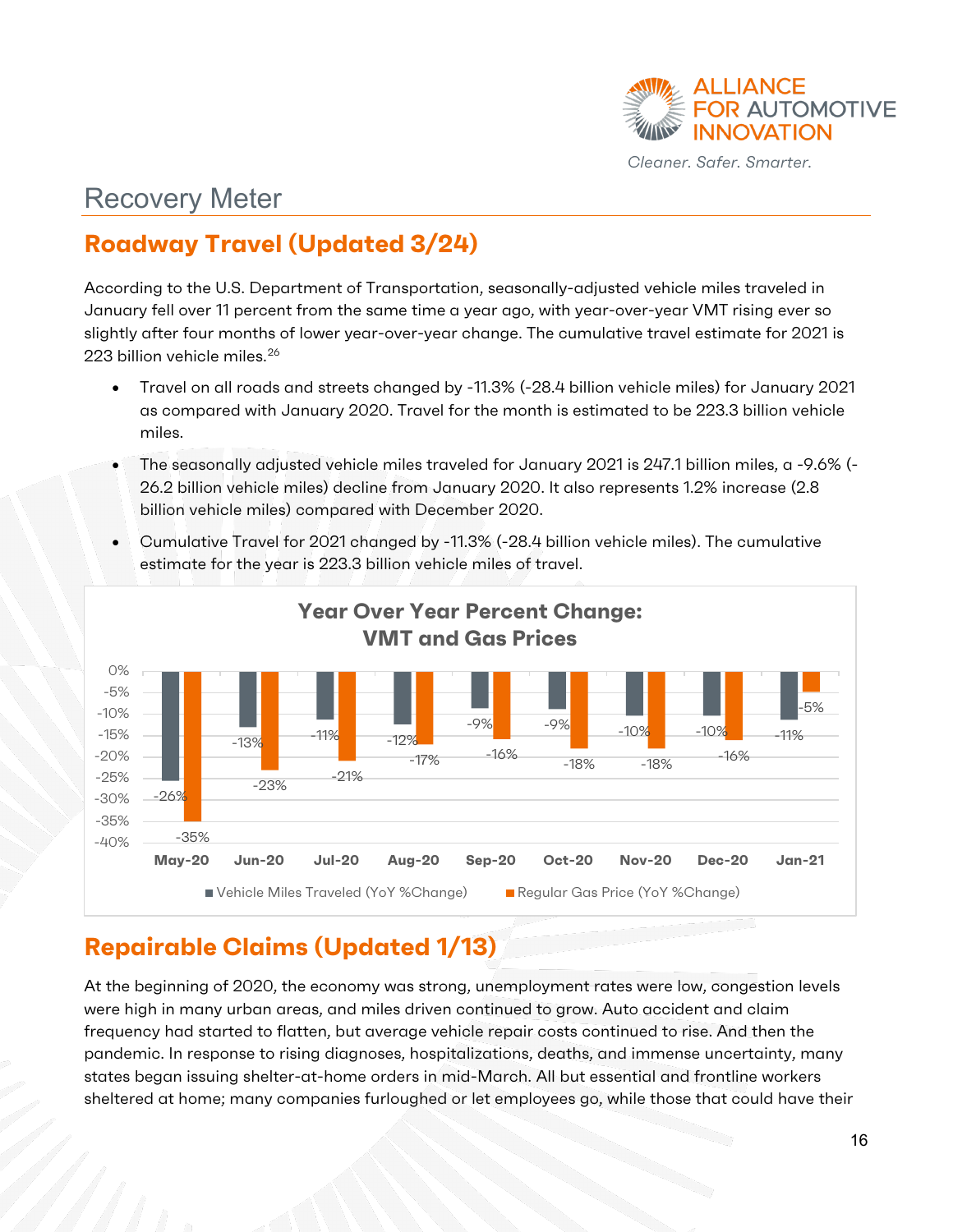

employees work remotely, quickly set them up to do so. Daily trips and miles driven in the U.S. plummeted, and auto accidents and claim counts followed suit.

**Latest Data From CCC:** "Repairable appraisal counts for the full calendar year were down -21.3 percent versus CY 2019; when excluding comprehensive losses, repairable counts were down -26 percent for the full year.

- After plunging -35 percent in Q2, repairable appraisal counts improved to -20.2 percent in Q3 and to -19.7 percent in Q4, with bad weather in many parts of the U.S. helping to counter decline in volume due to less driving, particularly during rush hour.
- Non-comprehensive repairable appraisal counts however reversed course again in Nov'20 and Dec'20, as the CDC recommended people forgo holiday travel, and a third wave of the virus drove up new COVID-19 cases, hospitalizations, and fatalities.
- Even numerous winter storms with lots of ice failed to lift accident counts in December, since many drivers were off the roads altogether, working remote and doing much of their holiday shopping online.<sup>[27](#page-20-26)</sup>



# <span id="page-16-0"></span>**Economic News (Updated 5/12)**

**Manufacturing Employment Declined By 18,000 In April, Mainly In Motor Vehicles, As Factories Were Idled From Semiconductor Shortages.** "U.S. employers added a modest 266,000 jobs in April, a report Friday by the Labor Department showed, far short of the one million that economists had forecast and the weakest monthly gain since January. . . Manufacturing employment was down 18,000—predominantly in motor vehicles, where semiconductor-chip shortages idled some factories.<sup>[28"](#page-20-27)</sup>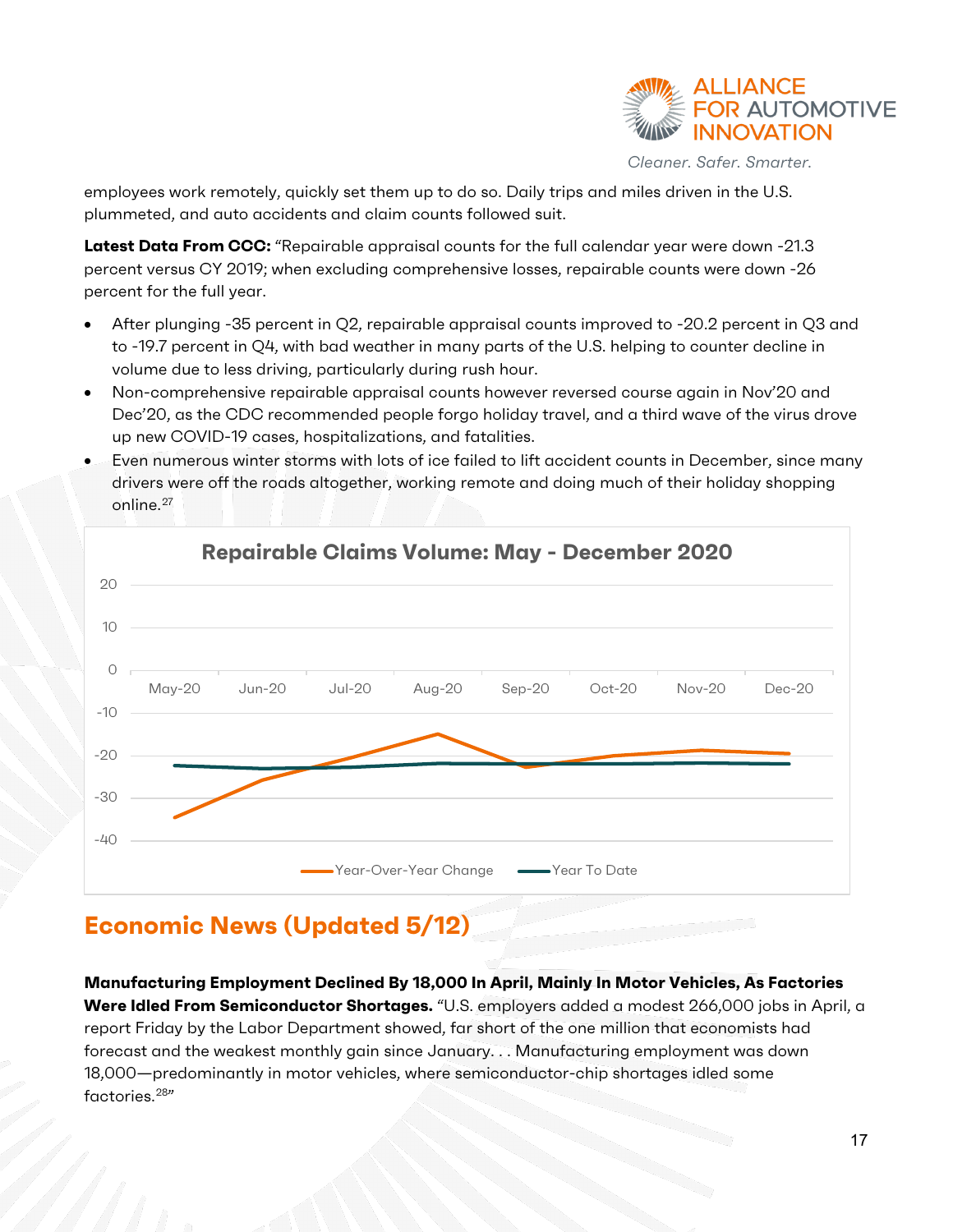

#### • **Motor Vehicle And Parts Manufacturing Lost 27,000 Jobs In April (not seasonally adjusted).[29](#page-20-28)**

**Auto Sales Make Big Contribution To Increase In GDP In The First Quarter.** "In the first months of 2021, what was good for the auto industry was decidedly good for the American economy. Spending on motor vehicles and parts rose almost 13 percent in the first quarter, making a big contribution to the increase in gross domestic product, the Commerce Department reported Thursday. .. In fact, demand in the first quarter was robust enough that the auto industry was able to post healthy results despite a shortage of computer chips that forced temporary shutdowns of many auto plants."[30](#page-20-29)

**Manufacturing Activity Grew At A Smaller Pace In April, Due To Supply Chain Disruption.** "U.S. manufacturing activity grew at a slower pace in April, restrained by shortages of inputs as rising vaccinations against COVID-19 and massive fiscal stimulus unleashed pent-up demand. The survey from the Institute for Supply Management (ISM) on Monday showed record-long lead times, widescale shortages of critical basic materials, rising commodities prices and difficulties in transporting products across industries."[31](#page-20-30)

**The Institute For Supply Management's Manufacturing Index For March Reached Its Highest Level In Nearly 40 Years.** "The manufacturing economy has been strengthening in recent months as it recovers from the COVID-19 pandemic. The Institute for Supply Management said last week its manufacturing index for March reached its highest level in almost 40 years. That index is considered a leading indicator and is a barometer of where manufacturing is headed economically."<sup>[32](#page-20-31)</sup>

**Paul Traub Of The Federal Reserve Bank of Chicago Predicted The U.S. Economy Will Rebound In 2021 From Previous Peaks If Vaccines And Public Action Stops The Virus.** "The economy recovered relatively quickly after the initial hit of the Covid-19 pandemic. We saw a V-shape recovery in GDP. 'We spent our way out of it,' Paul said. While personal consumption expenditures on service were down greatly, spending on durable and non-durable goods shot up. The new-car-buying population is highincome, the group least affected by unemployment and reduced wages. Employment figures look better than they really are. Unemployment looks low, but participation is down (people, especially women, have given up looking for a job, and thus are no longer counted as 'unemployed'). Wages seem to have risen, but the lower-income population was hit most by job losses, shifting the average to those who were able to retain their position. Economic forecasts estimate the U.S. economy could get back to its previous peak sometime in 2021, but only if vaccines and public action are successful at controlling the spread of the virus. Current trends that could have a negative impact on light-vehicle sales in the future: decline in the rate of licensed drivers, lower number of households plus household size declining, normalizing of working from home, and overall drop in average vehicles miles traveled."<sup>[33](#page-20-32)</sup>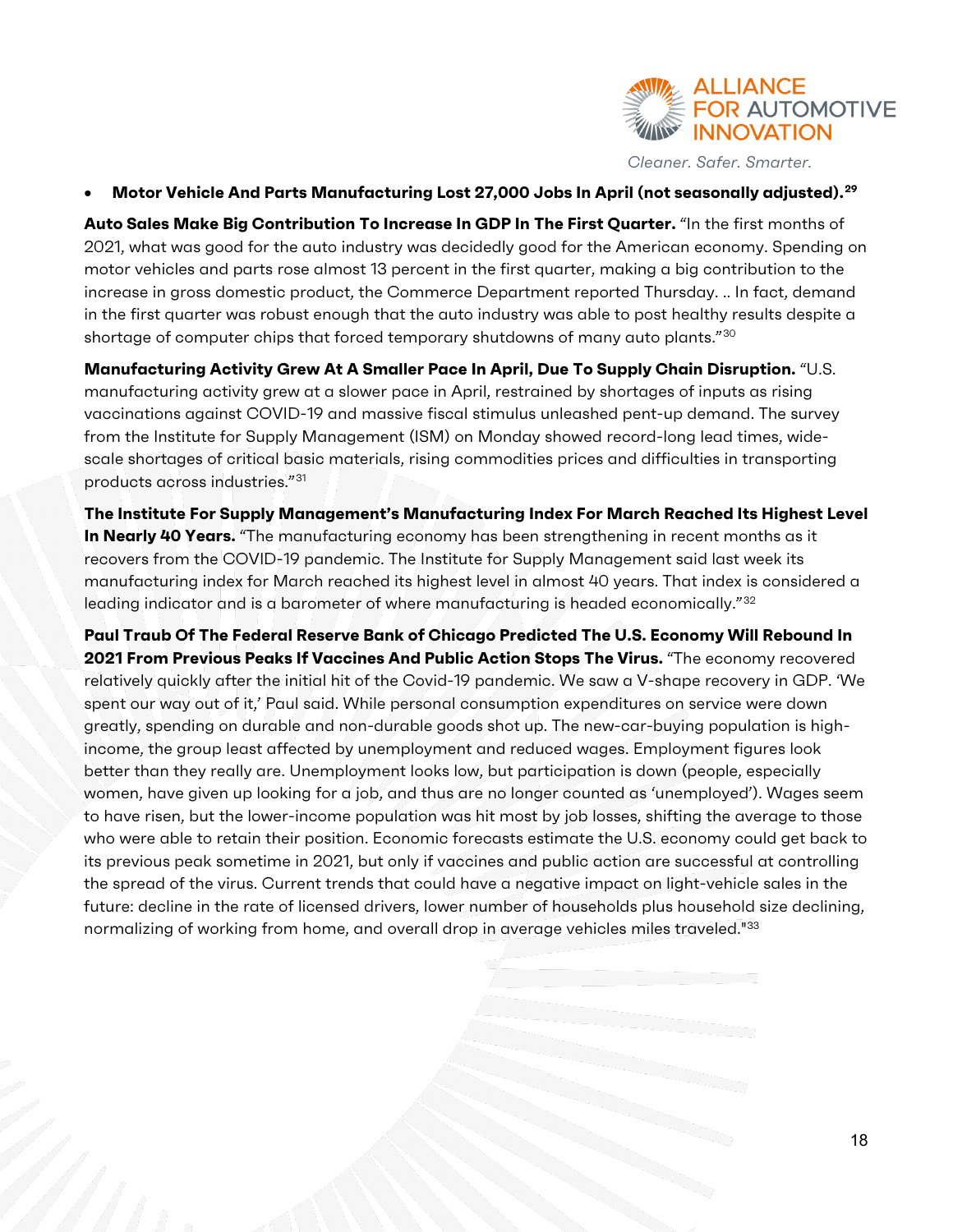

#### <span id="page-18-0"></span>**Consumer Confidence and Sales (Updated 5/5)**

"The April survey recorded continued gains in consumer confidence due to a growing sense that the upward momentum in jobs and incomes will persist. The renewed confidence is due to record federal stimulus spending, both recently passed and proposed, as well as the positive impact from a growing share of the population who are vaccinated. The largest and most important change in April was that an all-time record number of consumers expected declines in the unemployment rate during the year ahead. Even if a booming economy resulted in higher inflation, consumer optimism would not diminish since consumers have already anticipated a temporary increase. Overall, the data indicate an exceptional outlook for consumer spending through mid-2022. The size and persistence of the spending gains depend on continued job growth as well as wages that effectively draw people back into the labor force."[34](#page-20-33)



#### <span id="page-18-1"></span>**Employment (Updated 5/12)**

After a loss of nearly 350,000 employees (about 35% of the workforce) in the height of the pandemic, employment in the Automobile Manufacturing and Parts sectors raced back but is now fighting losses due to supply chain disruptions with semiconductors. Employment in motor vehicles and parts is down 95,000 since January 2020. [35](#page-20-34)

• **Motor Vehicle And Parts Manufacturing Lost 27,000 Jobs In April (not seasonally adjusted).[36](#page-20-35)**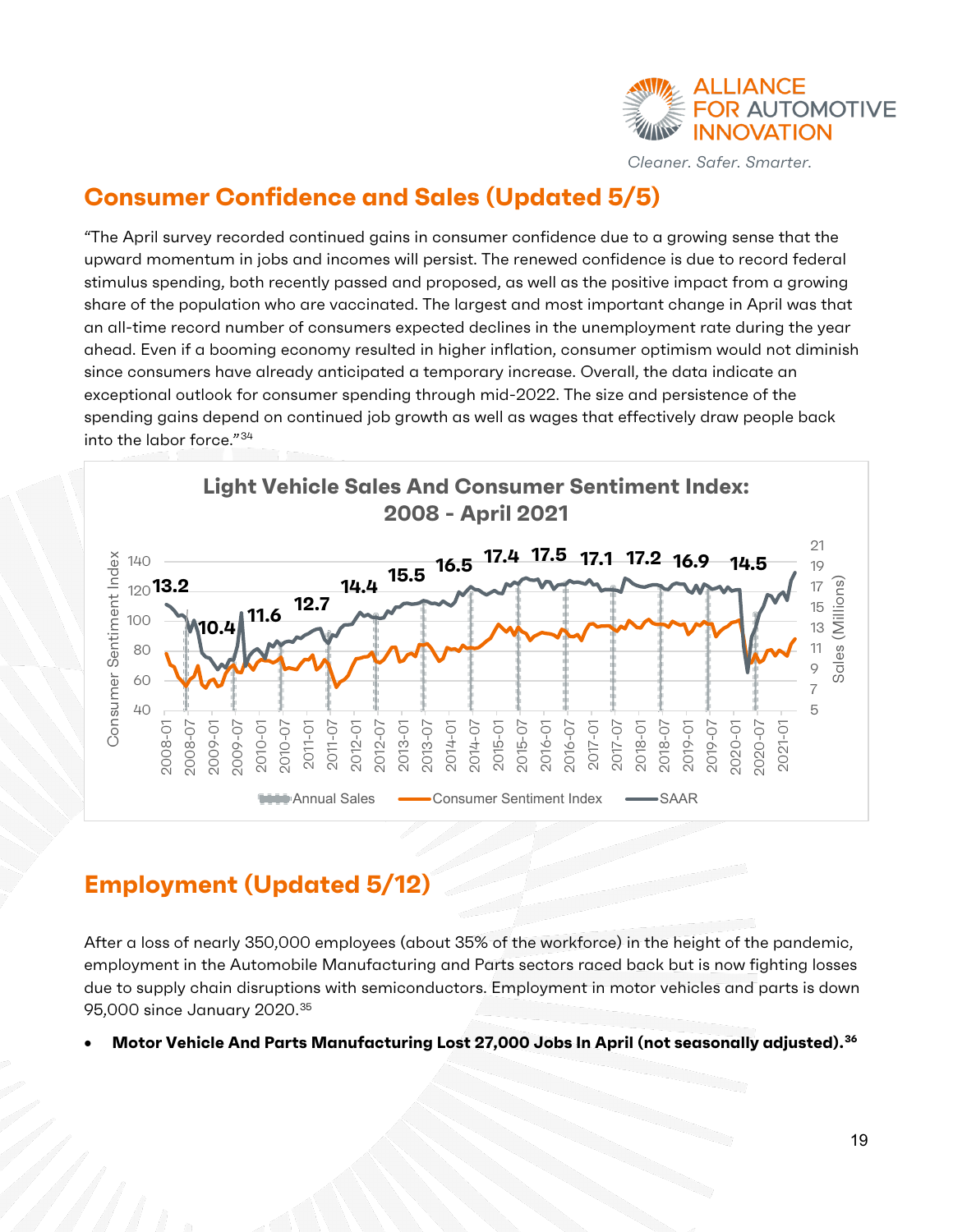



After the recession in 2009, the auto industry was credited with being on the leading edge of the recovery, which began a ripple effect through other parts of the country.<sup>[37](#page-20-36)</sup> Additionally, the chart below shows how the recovery of jobs in motor vehicle manufacturing alone and motor vehicle and parts manufacturing far outpaced the recovery of manufacturing and total jobs.